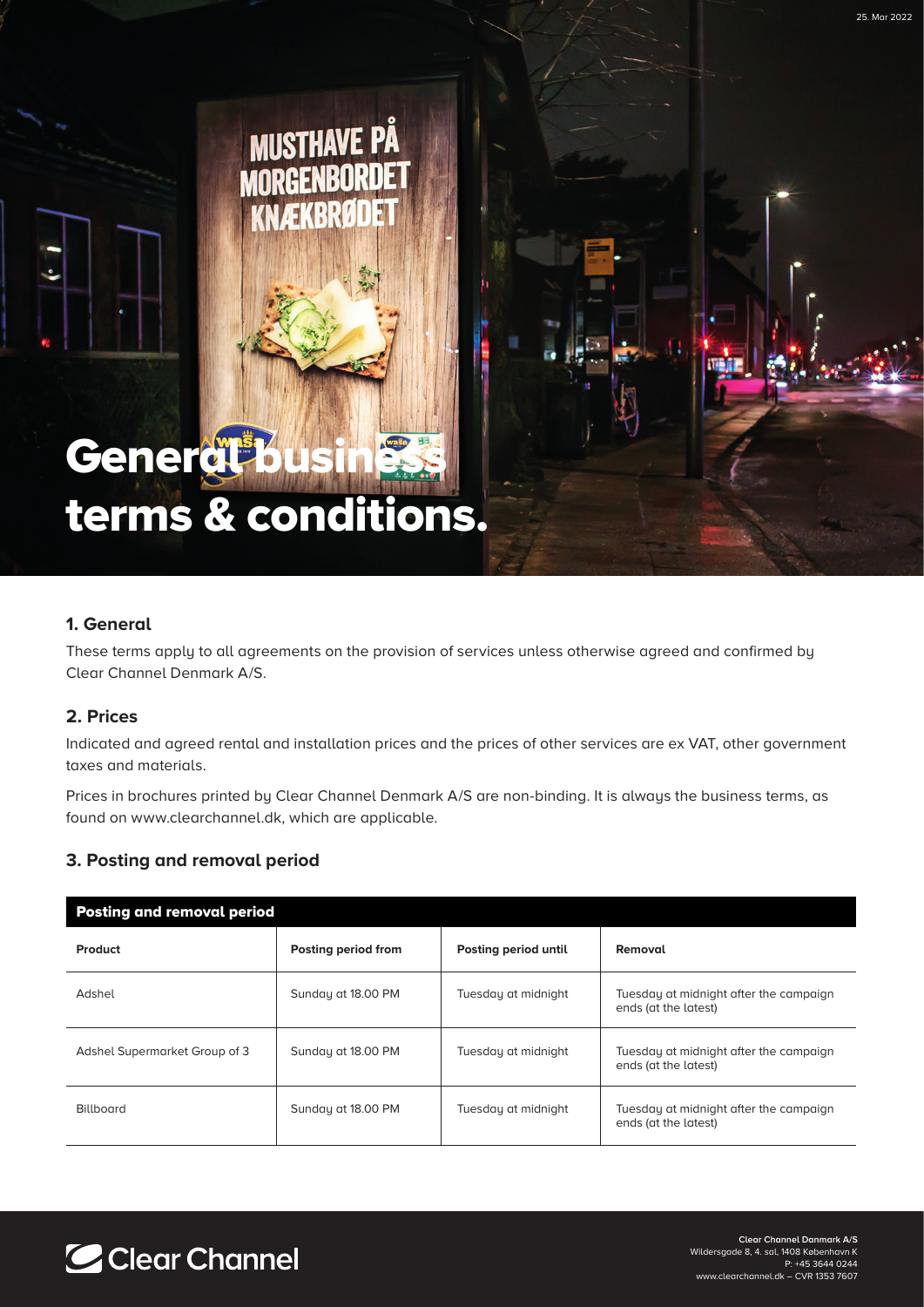Clear Channel Danmark A/S reserves the right to leave posters hanging unless the customer has stated otherwise.

The posting or removal period may be changed to the extent that such delay is the result of strikes, lockouts, government actions, suspensions in operations, delays or hindrances to supplies of advertising materials, no media access, acts of God, transport days, wars, rebellion, riots or blockades, or other force majeure not mentioned here.

The customer is only entitled to revoke the agreement signed on the grounds of delays to posting caused by the above circumstances if such delay affects more than 66% of the agreed posting period, and the delay is not caused by the customer.

The customer is not entitled to revoke the agreement in the case of advertising display being prevented for reasons stated in section 3, paragraph 2 once the advertising material has been installed.

Where installation, advertising displays or dismounting are hindered throughout the entire display area, a reduction in the agreed rental price calculated on the basis of the number of days such hindrance lasts will be granted.

Clear Channel Denmark A/S is under no circumstances obliged to pay damages of any kind on the grounds of delays or failure to install/remove advertising or on the grounds of interruptions to the advertising display during a period.

Should the display period be shortened by more than 50%, the customer is entitled to revoke the agreement, but in such a manner that all costs associated with the production of the advertising be defrayed by the customer.

Clear Channel Denmark A/S reserves the right to remove the advertising material if required to do so by a third party. In this case the above stipulation will apply.

Should the advertising material collapse or be damaged in some other manner, all costs associated with the reinstallation or repair of the advertisement must be defrayed by the customer, unless the customer is able to prove that such circumstances were caused by gross negligence on the part of Clear Channel Denmark A/S. Clear Channel Denmark A/S is not obliged to reinstall the advertising material and no compensation will be paid for a failure to reinstall such advertisements.

Clear Channel Denmark A/S continuously monitors that the lighting of the advertising is intact, but cannot be held responsible for lack of lighting of advertisements in a period, as a result of circumstances beyond the control of Clear Channel Denmark A/S, including temporary interruption of street lights, constraints in the supply of power to the billboards, adshels etc. The customer bears the risk of theft, vandalism or other damages to advertisements.

Clear Channel Denmark A/S reserves the right to vary agreed advertising space with +/- 5 % for analog products. For digital campaigns Clear Channel Guarantees delivery of at least 95% of agreed Contacts (Campaign Characteristics such as Plays are indicative and not promised). For digital filler campaigns Clear Channel guarantees at least 95% of agreed plays based on the offered spot length.

#### **4. The Customer's Responsibility**

The customer must deliver the advertising material to Clear Channel Denmark A/S in the numbers, dimensions and fabrication and finish stipulated by Clear Channel Denmark A/S.

The delivery deadline appears in the delivery specifications as the number of days prior to the agreed posting period. If the advertising material is not delivered on time to the stated delivery address or if it fails to comply with Clear Channel Denmark A/S's numbers, dimensions or technical requirements, posting cannot be counted on for the whole agreed period.

Furthermore, Clear Channel Denmark A/S is entitled to require the payment of the full rental price for the period and claim defrayment of additional costs caused by delay. In the case of significant delays and failures to comply with requirements with regard to materials Clear Channel Denmark A/S is entitled to revoke the agreement.

The advertising material must be designed in accordance with international ethical marketing codes. Party-political, pornographic and religious propaganda or advertising of a controversial nature detrimental to government or municipal institutions will not be accepted. In cases of doubt, Clear Channel Denmark A/S reserves the right to obtain approval of the concession granter.

Any approval obtained from Clear Channel Denmark A/S or a concession owner does not free the customer of liability for the design of the advertising. The customer undertakes to discharge Clear Channel Denmark A/S and the owner of the concession from any liability relative to the advertising material. Clear Channel Denmark A/S posts and removes advertising materials in the agreed area.

# C Clear Channel

**Clear Channel Danmark A/S** Wildersgade 8, 4. sal, 1408 København K P: +45 3644 0244 www.clearchannel.dk – CVR 1353 7607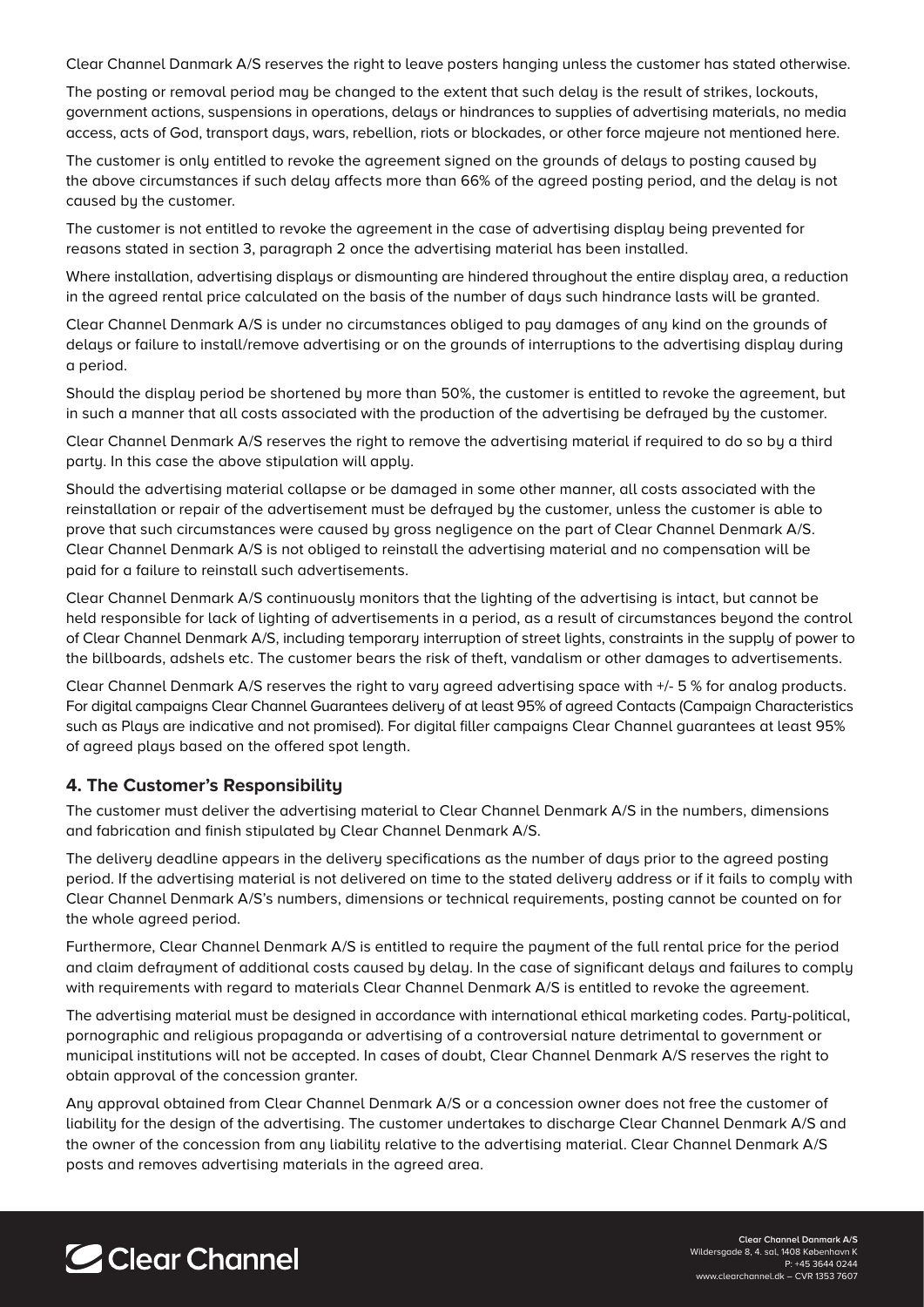If the customer intends to advertise together with another brand so-called "co-branding", Clear Channel needs to be notified of this no later than 4 weeks before the start of the campaign in order to secure delivery of the booked campaign.

### **5. Clear Channels Obligations**

As far as possible, Clear Channel Denmark A/S will attend to the replacement of spoiled or missing advertisement material, to the extent that, supplies of such materials have been provided by the customer.

Clear Channel Denmark A/S will destroy the advertisement after use unless otherwise agreed with the customer. In the case of return agreements, Clear Channel Denmark A/S cannot guarantee the state of the material nor will it defray the costs of return.

Clear Channel Denmark A/S reserves the right to cancel the customer's campaign if the campaign wholly or partly coincides with an election period in connection with parliamentary or municipal elections. Clear Channel Denmark A/S is in that case obliged to in writing per e-mail to cancel the campaign within 72 working hours after the official announcement of a possible election. In such a case, Clear Channel Denmark A/S will reimburse the customer for the entire campaign price, including (in cases of material printing) the production and posting costs of material printing.

#### **6. Conclusion of the Agreement**

Should there be errors in the specifying of the agreed, we must request that you immediately signify the points on which the order confirmation does not reflect the terms that we have agreed.

The agreement is also not revocable.

Clear Channel Denmark A/S reserves the right to alter all terms of the agreement, should there be changes to Clear Channel Denmark A/S's agreement with the concession holder.

The parties hereby acknowledge and agree that:

Clear Channel's obligations hereunder are expressly subject to the terms and conditions of any applicable ground lease, licence, permits and other similar underlying agreements and rights held by Clear Channel and to applicable local laws and regulations; and

The screens shall at all times be the sole property of Clear Channel. Other than Clear Channel´s obligations to display the advertising as set forth herein, the Customer shall have no right whatsoever to approve or control the form or content of any other unrelated advertising content or materials on the screens or any other Clear Channel property.

The Customer shall comply with all applicable laws, statutes, regulations and codes relating to anti-bribery and anti-corruption including but not limited to the local bribery act. Clear Channel may cancel this Agreement or terminate an agreement with the Customer immediately by giving written notice to the Customer if the Customer is, or Clear Channel reasonably suspects that the Customer is, in breach of this clause.

The customer warrants that it is in compliance with all laws administered by any other national or international entity imposing economic sanctions and trade embargoes relevant to these terms and conditions ("Economic Sanctions Laws") against designated countries ("Embargoed Countries"), regimes, entities, and persons (collectively, "Embargoed Targets"). The customer further warrants that it is not an Embargoed Target or otherwise subject to any Economic Sanctions Law.

The customer shall comply with all Economic Sanctions Laws. Any breach of the Economic Sanctions Laws, including if the client becomes an Embargoed Target, is a material breach of these terms and conditions and grounds for immediate termination by Clear Channel. Neither party shall be liable for ceasing to perform its obligations in these terms and conditions, including making any payments, if doing so would violate any applicable Economic Sanctions Laws.

Clear Channel may terminate the agreement with the customer immediately if Clear Channel is required to do so pursuant to any agreements it has with any superior or head landlord or any other applicable third party.

### **7. Payment**

C Clear Channel